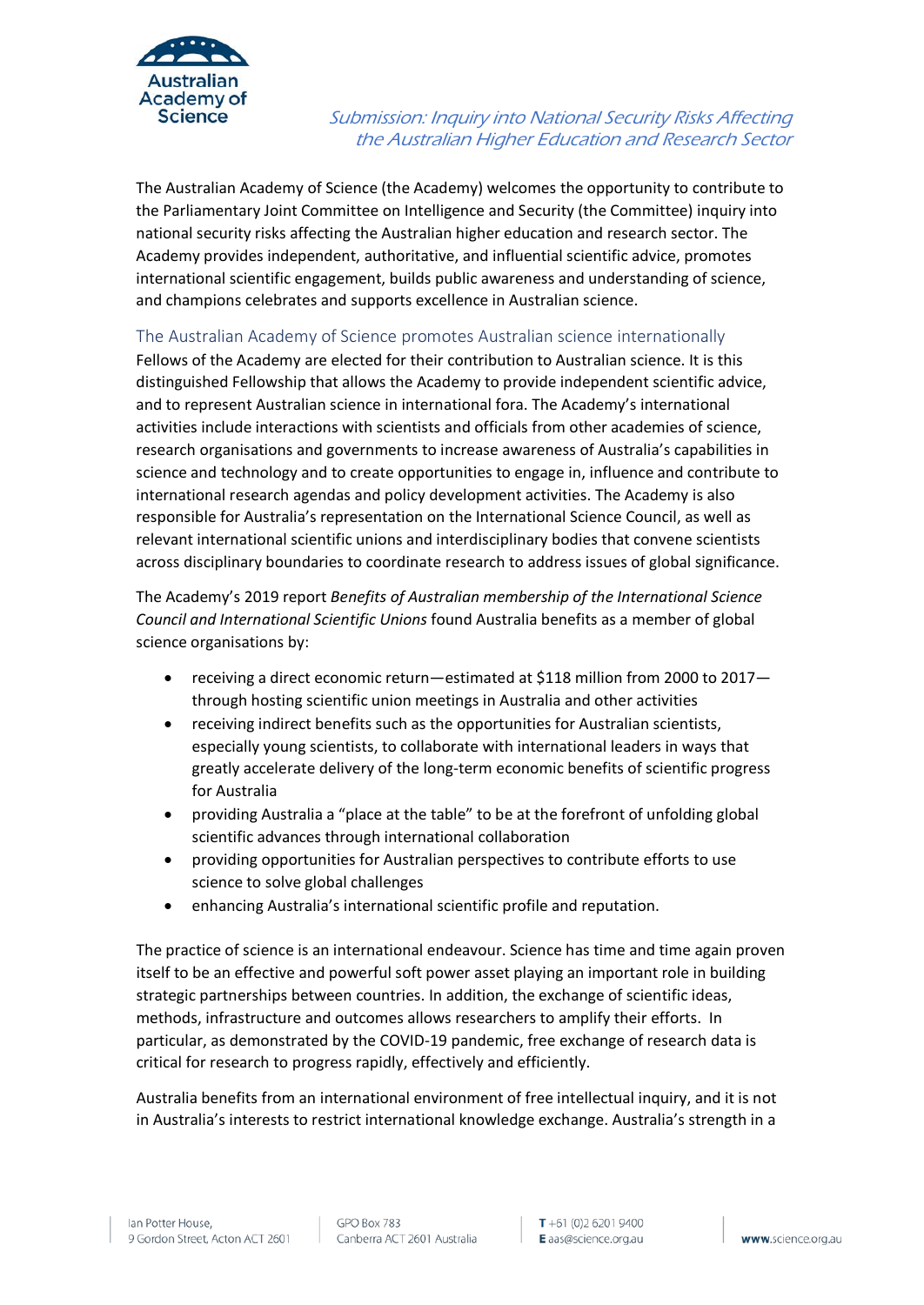wide range of scientific fields and its respectable proportion of global publications – around 4.2% of the world's [published](https://publications.industry.gov.au/publications/australianinnovationsystemmonitor/science-and-research/research-output/index.html) research - is heavily dependent on international research collaborations. Indeed, a recent analysis by the Institute for Scientific Information notes Australia's rising output, and attributes it directly to Australia's ["exceptional international](https://clarivate.com/webofsciencegroup/wp-content/uploads/sites/2/dlm_uploads/2020/11/WS576553855-ISI-GRR-G20-Annual-Scorecard-Report-v7-DIGITAL-2.pdf)  [collaboration"](https://clarivate.com/webofsciencegroup/wp-content/uploads/sites/2/dlm_uploads/2020/11/WS576553855-ISI-GRR-G20-Annual-Scorecard-Report-v7-DIGITAL-2.pdf). Maintaining such collaborations allows scientists to leverage their knowledge, data and resources to the benefit of all participating researchers, institutions and countries. It is essential, therefore, that Australia's national security framework does not disrupt this international engagement.

## The Academy has no cause to believe Australia's national security framework is inadequate

The Academy is aware of the framework of national security legislation and other policy mechanisms. The recent report of the Senate Foreign Affairs and Defence Legislation Committee on *Australia's Foreign Relations (State and Territory Arrangements) Bill 2020*  notes, for example:

- *Guidelines to counter foreign interference in the Australian university sector* (2019) and the University Foreign Interference Taskforce (UFIT)
- the establishment of an Integrity Unit within the Tertiary Education Quality and Standards Agency to manage UFIT recommendations and their implementation
- the *Foreign Influence Transparency Scheme Act 2018*
- the *Autonomous Sanctions Act 2011*; and
- the *Defence Trades Control Act 2012*.

The Academy has no reason to believe this legislative and guidance framework is ineffective or inadequate. The Academy is not aware of, for example, significant violations of the *Defence Trade Controls Act 2012* that would point to a concerted attempt to subvert Australia's sovereignty *via* academia.

It is essential, however, that the framework remains proportionate and evidence-based, and that it continues to encourage positive scientific engagement with other nations' researchers. A national security apparatus that hinders international scientific exchange would have severe impacts on national productivity and prosperity.

## The Academy is committed to academic freedom and the international science community

The Academy is strongly committed to the principles of scientific freedom, as articulated in the International Science Council's Principle of Freedom and Responsibility in Science (Statute 7). Scientist-to-scientist engagement should transcend racial, cultural, political and religious beliefs, and provide a continuing opportunity for nations to engage in harmonious dialogue and co-existence. For this reason, we refer the committee to the Academy's attached position [statement](https://www.science.org.au/supporting-science/science-policy-and-analysis/position-statements/position-statement-international) on international science, which articulates the importance of these freedoms and the reason they should be protected and maintained.

The Academy recommends a charter be developed between scientists and the Australian Government. Such a charter would articulate the expectations and obligations of each to the Australian people. Such a charter would provide clarity regarding the obligations of scientists